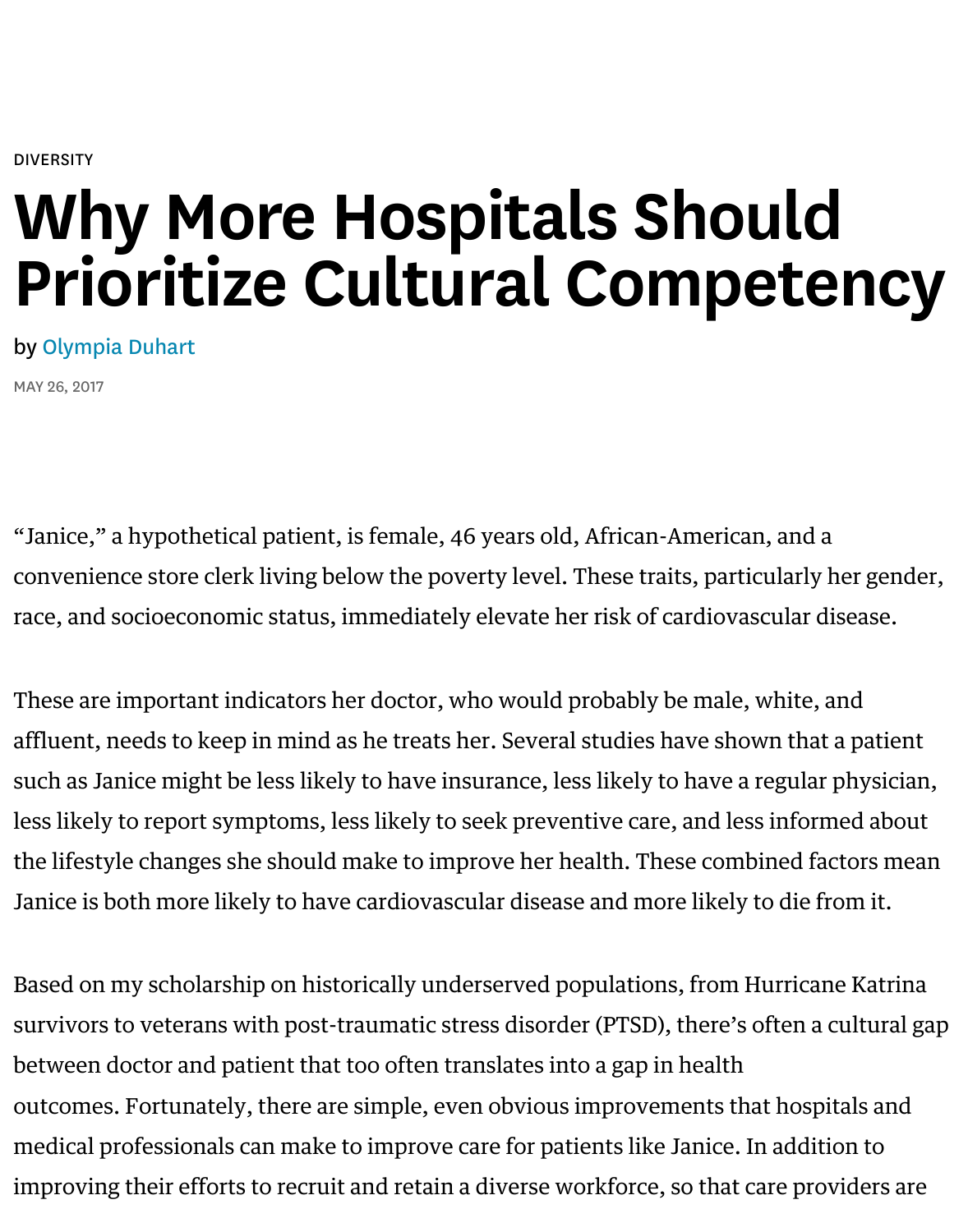following practices that top hospitals are using to boost the cultural competency [they provide.](https://hpi.georgetown.edu/agingsociety/pubhtml/cultural/cultural.html)

Be creative and expansive about addressing language barriers. Eliminating lang barriers is a critical first step in treating patients. According to a 2013 American Survey, one in five Americans – more than 60 million people – speak a language English at home. Even the most thoughtful providers can jeopardize patient safety language barriers make an initial assessment or diagnosis impossible. Doctors an should also be aware of the special challenges that might arise when relying on  $\mathbf i$ [inexperienced, bilingual family members or nonmedical staff to serve as interpreters; even](https://www.census.gov/data/tables/2013/demo/2009-2013-lang-tables.html)ts; events; events; e people with good intentions can compromise health care delivery. If [a family memb](http://onlinenursing.regiscollege.edu/resources/mha/infographics/improving-patient-safety/)er or nonmedical staff must be drafted to aid in interpretation when trained interpret available, professionals sho[uld be aware of the](https://www.ncbi.nlm.nih.gov/pmc/articles/PMC4566365/) limitations.

### INSIGHT CENTER

## The Leading Edge of Health Care

How the most innovative providers are creating value.

Facilities should also pursue othe reduce the risk created by language First, commit to training all staff in identifying patients with limited  $\overline{E}$ proficiency. Next, use plain langu communicate directives whenever Additionally, employ models, dra

devices to demonstrate points. Finally, make sure bilingual health care information reflects. the community in which you serve. While many hospitals offer intake documen English and Spanish, more facilities need to offer documentation that reflect the of the specific communities they serve, whether that's Vietnamese or Haitian Cre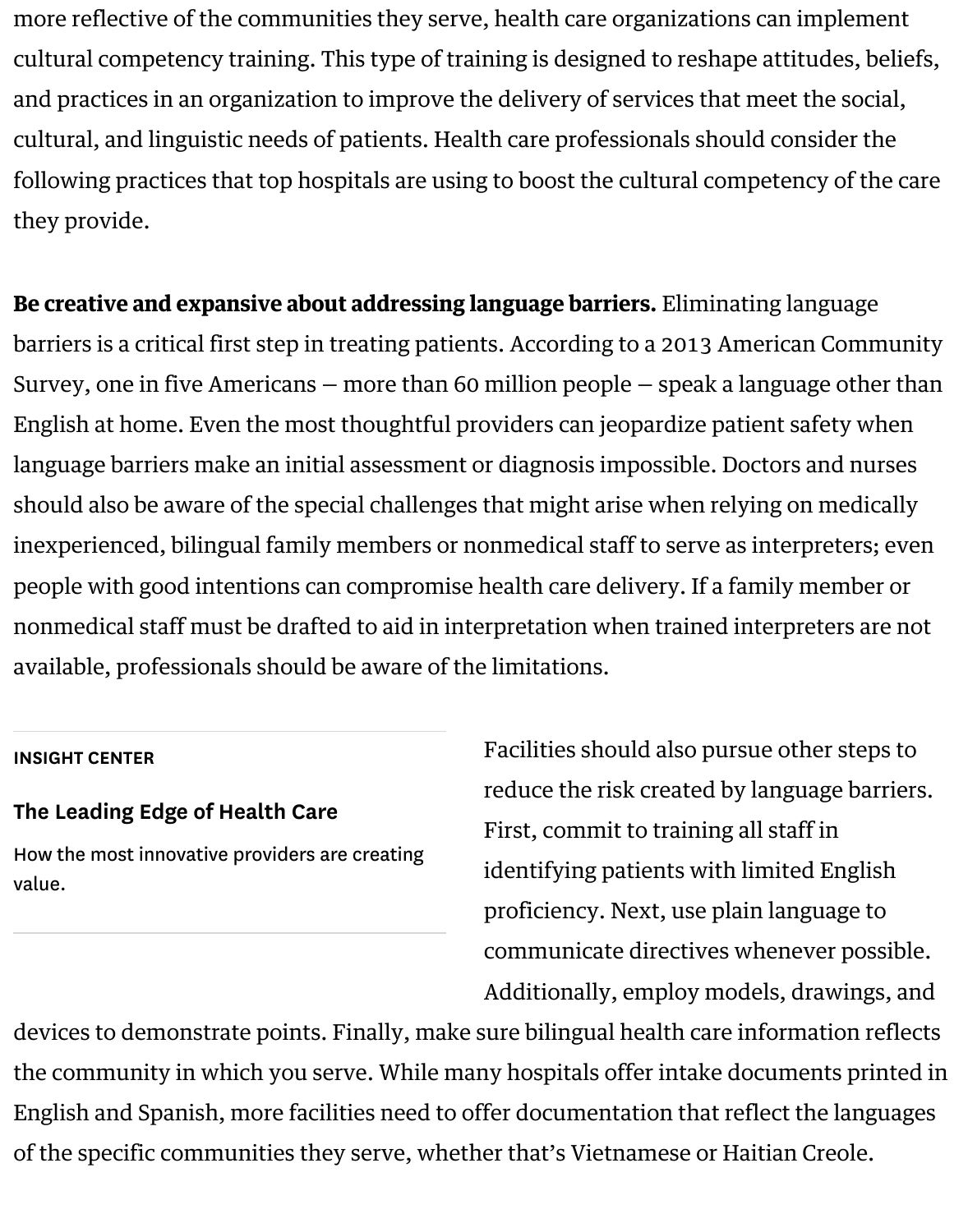That is a lesson that the survivors of Hurricane Katrina learned the hard way. He responders during the hurricane did not properly screen for mental illness and o account for the reservations many poor people of color have about accessing me treatment. More than 10 years after the storm ravaged parts of New Orleans, the are still grappling with the mental health difficulties brought on by the disaster. struggle partially stems from the difficulty with diagnosing mental health issues color, the population segment hit hardest by Katrina's tear through Louisiana. N researchers believe that at least one-third of those in Katrina's path have battled illness following the storm.

As superstorms and coastal flooding become more prevalent due to climate change. hurricane preparedness proced[ures for health care professionals sh](https://www.sciencedaily.com/releases/2013/04/130411152401.htm)ould include sensitize doctors and nurses to cultural barriers to help facilitate effective screen care for patients dealing with mental health challenges.

Geopolitical pressures may also create more communities of color that might struggle  $\alpha$ mental health issues. Recently, Syrians have been identified as a group disproportionate affected by PTSD, whether in Syria or in host countries. Proactive steps are need team of culturally competent professionals who can screen and treat mental healthcare disorders among low-income individuals and people of color, two groups that h consistently shown disparities i[n mental health treatment.](https://www.brookings.edu/blog/future-development/2016/04/25/syrias-mental-health-crisis/)

Access to proper care is often a challenge for the millions of Americans struggling mental illness, but these hurdles are often more pronounced in communities of [African-American, H](https://www.nimh.nih.gov/about/organization/gmh/minority-health-and-mental-health-disparities-program.shtml)ispanic, and Asian adults are nearly 35% less likely than the counterparts to receive treatment for mental illness because of accessibility bari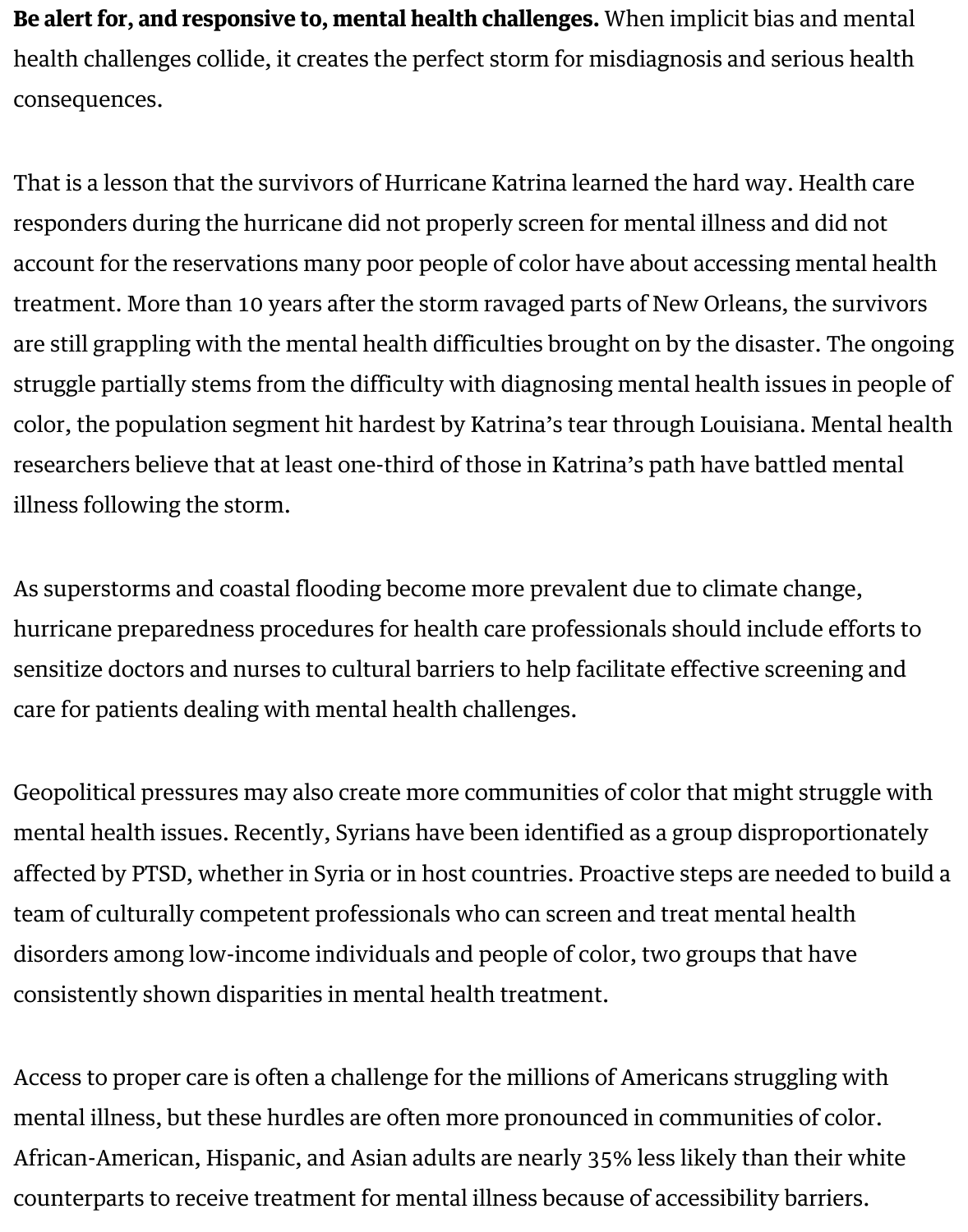[seeking care. Appointments may not be kept and symptoms may go unreported.](http://www.annualreviews.org/doi/pdf/10.1146/annurev-psych-073115-103235)

Health care providers can minimize anxiety about negative stereotypes by engaging in explicit discussions about what can be done to ease patient stress, such as advis bring a friend with them to their appointment, or offering to write down compli instructions. Even general changes can help, such as talking openly and up fron patients about the univer[sal anxiety many o](https://www.ncbi.nlm.nih.gov/pmc/articles/PMC3518353/#bib13)f them feel about health care treatm regardless of their background.

As medical professionals strive to improve health care delivery for patients, they explore policies and practices that enhance treatment for people from different communities. Improved cultural competency enhances patient satisfaction and As care providers know, interpersonal interaction between the patient and the h provider is an important factor in successful treatment. Greater intentionality are developing cultural competency can go a long way toward improving patient ca closing the gap between doctors and patients. These three practices offer care providers and providers and pro place to start.

Olympia Duhart is Professor of Law and Director of the Legal Research and Writing Progra the Shepard Broad College of Law at Nova Southeastern University. Her scholarship focuses govern accountability for historically marginalized groups of people. In 2014, Professor Duhart was also re Lawyers of Color's 50 Under 50 list, a comprehensive catalog of minority law professors making an education.